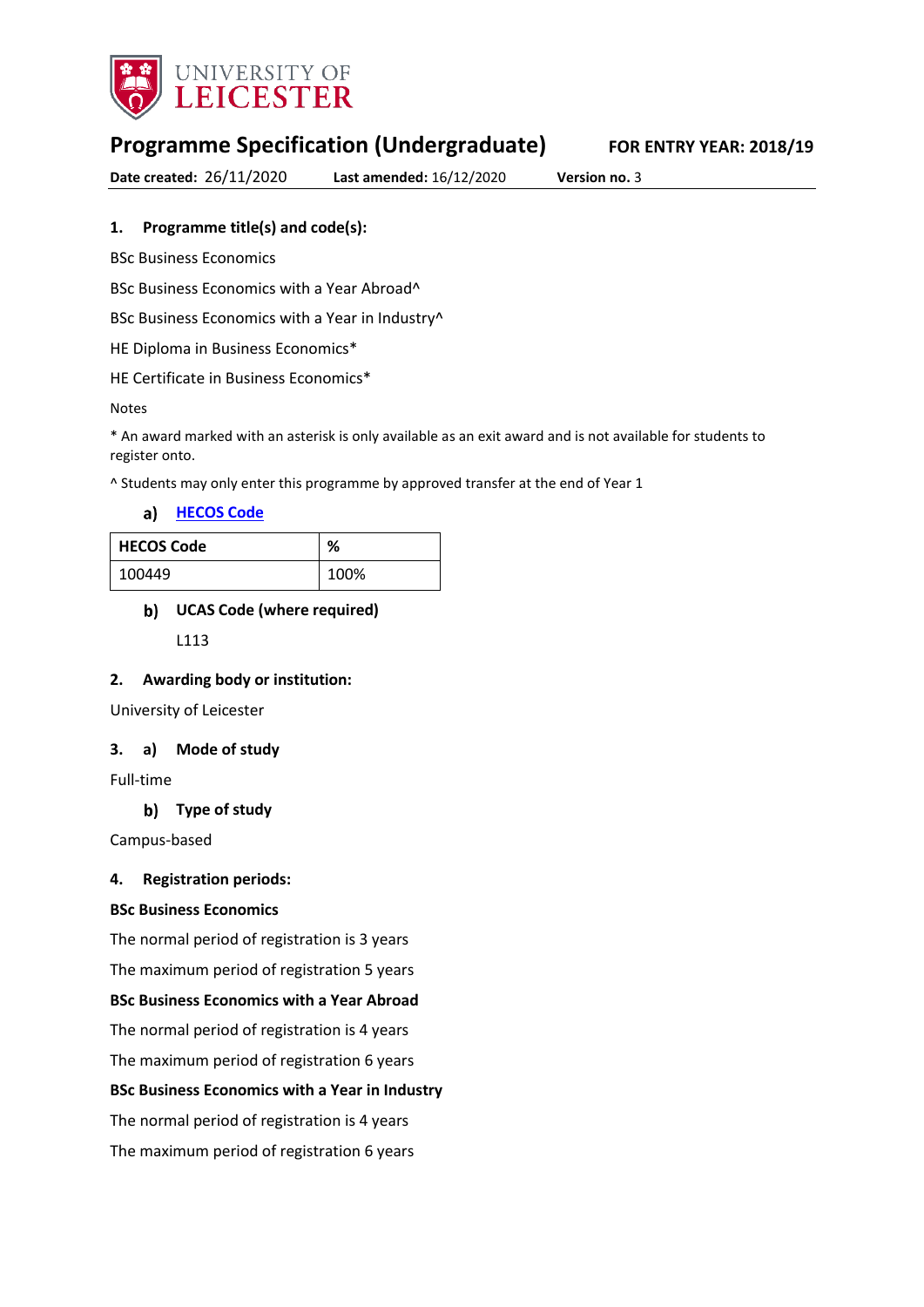### **5. Typical entry requirements**

Three A levels normally considered as a minimum. Two AS levels or vocational AS levels will be considered in place of an A level. General Studies and Critical Thinking not accepted.

A/AS Levels: For BA degrees, ABB or equivalent including Maths GCSE level grade B. For BSc degrees ABB or equivalent including Maths A-Level grade B.

Access to HE course: Pass kite-marked course with a substantial number of level 3 credits at distinction, normally a minimum of 30 with some in Business or Economics. Students should also have GCSE Maths grade B for the BA or A-level Maths Grade B for the BSc.

European Baccalaureate: Pass with 77% overall for BA. Pass with 77% overall including 80% in Maths for BSc.

International Baccalaureate: Pass Diploma with 30 points and 5 in SL maths for BA. Pass with 30 points and 5 in HL Maths for BSc.

Cypriot Apolytirion: 18.5/20 overall including 17 in Maths, plus grade B in 1 A-level. For BSc, additional A-level needs to be in Maths.

French Baccalaureat: 13/20 overall with 13 in Maths for the BA only. Students taking the international option 12/20 overall with 13 in maths for the BA and 13 in Advanced maths for the BSc.

Lithuanian Brandos Atestatas: Pass with grade 8.5 overall, 75% on maths state exam is also required for the BSc.

Chinese first year degree course: Normally, Pass with an average of 85% with good grades in relevant subjects plus mathematics equivalent to A level grade B for BSc.

#### **6. Accreditation of Prior Learning**

Direct entry into the second year (including the Year Abroad and Year in Industry programmes) may be possible for those with advanced qualifications strictly comparable with our degree structure.

#### **7. Programme aims**

The programme aims to:

- To provide a specialist in-depth education in the application of mathematics and statistics to core areas of economics and business through progressive training to students with a background in mathematics.
- To prepare students for employment in a wide range of careers such as business management, finance and accountancy as well as quantitatively orientated careers in economic and business research, statistical forecasting and econometrics.
- To develop skills of critical analysis, problem solving, argument and presentation.
- To provide the key skills relevant for further study at a graduate level.
- To give students following the BSc Business Economics with a Year Abroad programme the experience of learning in a different cultural environment.
- To provide students following the BSc Business Economics with a Year in programme with opportunities to obtain relevant work experience and support them in developing a portfolio to demonstrate learning outcomes. Also to enable these students to learn directly about business and the application of their studies.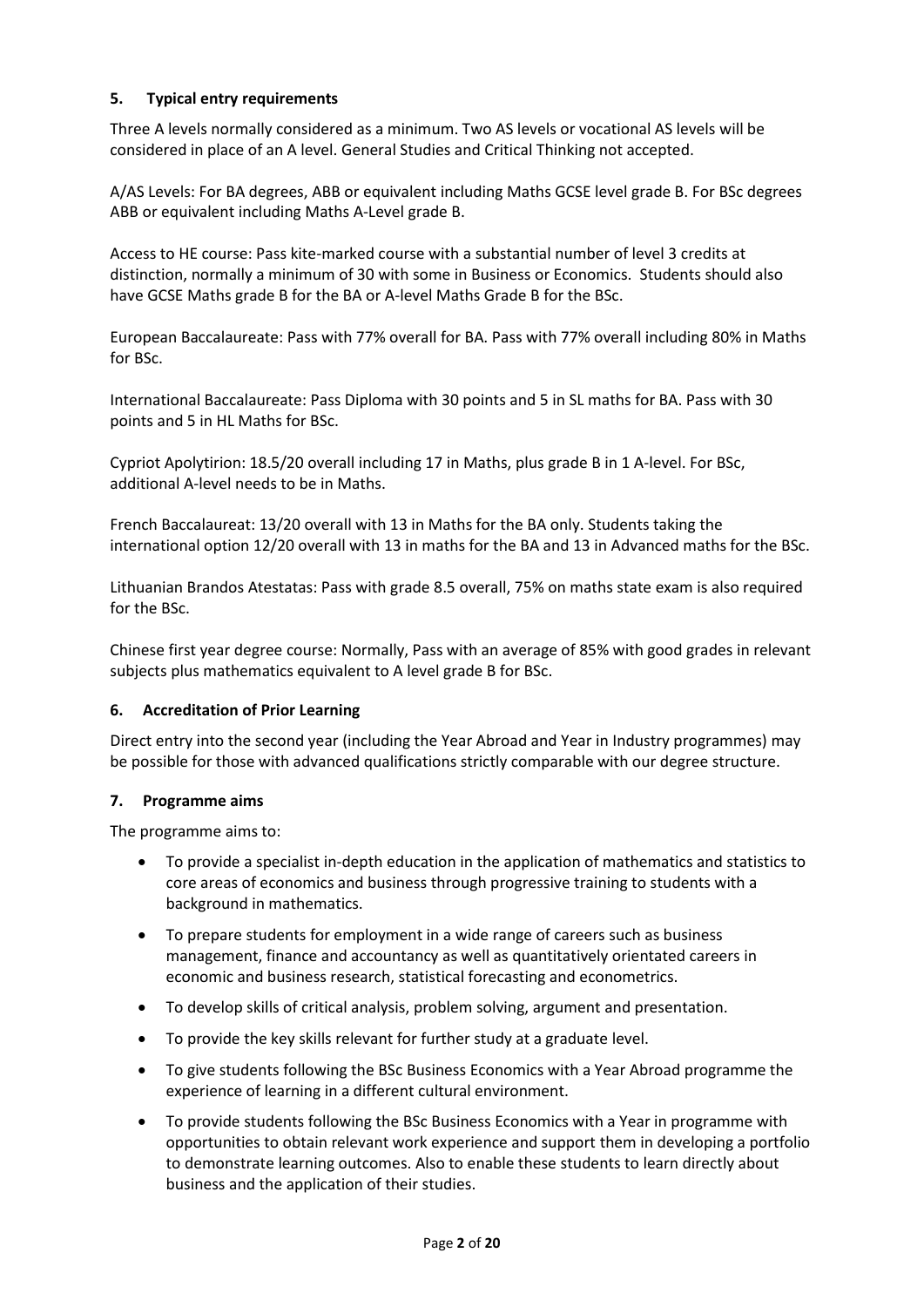#### **8. Reference points used to inform the programme specification**

- QAA Benchmarking Statement
- Framework for Higher Education Qualifications (FHEQ)
- UK Quality Code for Higher Education
- **•** University Learnin[g Strategy](https://www2.le.ac.uk/offices/sas2/quality/learnteach)
- **•** [University Assessment Strategy](https://www2.le.ac.uk/offices/sas2/quality/learnteach)
- University of Leicester Periodic Developmental Review Report
- External Examiners' reports (annual)
- United Nations Education for Sustainable Development Goals
- Student Destinations Data

#### **9. Programme Outcomes**

Unless otherwise stated, programme outcomes apply to all awards specified in 1. Programme title(s).

#### **Discipline specific knowledge and competencies**

i) Mastery of an appropriate body of knowledge

| <b>Intended Learning</b><br><b>Outcomes</b>                                                                                                | <b>Teaching and Learning Methods</b>                                                                                    | <b>How Demonstrated?</b>                                                                                                                                                                                                                   |
|--------------------------------------------------------------------------------------------------------------------------------------------|-------------------------------------------------------------------------------------------------------------------------|--------------------------------------------------------------------------------------------------------------------------------------------------------------------------------------------------------------------------------------------|
| Demonstrate knowledge of<br>the principles underlying<br>economic and business<br>analysis and core issues in<br>micro and macroeconomics. | Years 1, 2 and 3: Lectures,<br>tutorials, seminars, computer<br>workshops, provision of reading<br>lists and set texts. | Formative assessment: Set<br>exercises and problems,<br>assignments (essays and<br>problems), individual and group<br>presentations, group<br>management report, projects.<br>Summative assessment: Exams,<br>projects, management report. |
| Demonstrate knowledge of<br>the principles of<br>mathematical statistics and<br>their application to<br>economics and business.            | Years 1, 2 and 3: Lectures,<br>tutorials, seminars, computer<br>workshops, provision of reading<br>lists and set texts. | Formative assessment: Set<br>exercises and problems,<br>assignments (essays and<br>problems), individual and group<br>presentations, group<br>management report, projects.<br>Summative assessment: Exams,<br>projects, management report. |
| Demonstrate knowledge of<br>the application of<br>mathematics to economics.                                                                | Years 1, 2 and 3: Lectures,<br>tutorials, seminars, computer<br>workshops, provision of reading<br>lists and set texts. | Formative assessment: Set<br>exercises and problems,<br>assignments (essays and<br>problems), individual and group<br>presentations, group<br>management report, projects.<br>Summative assessment: Exams,<br>projects, management report. |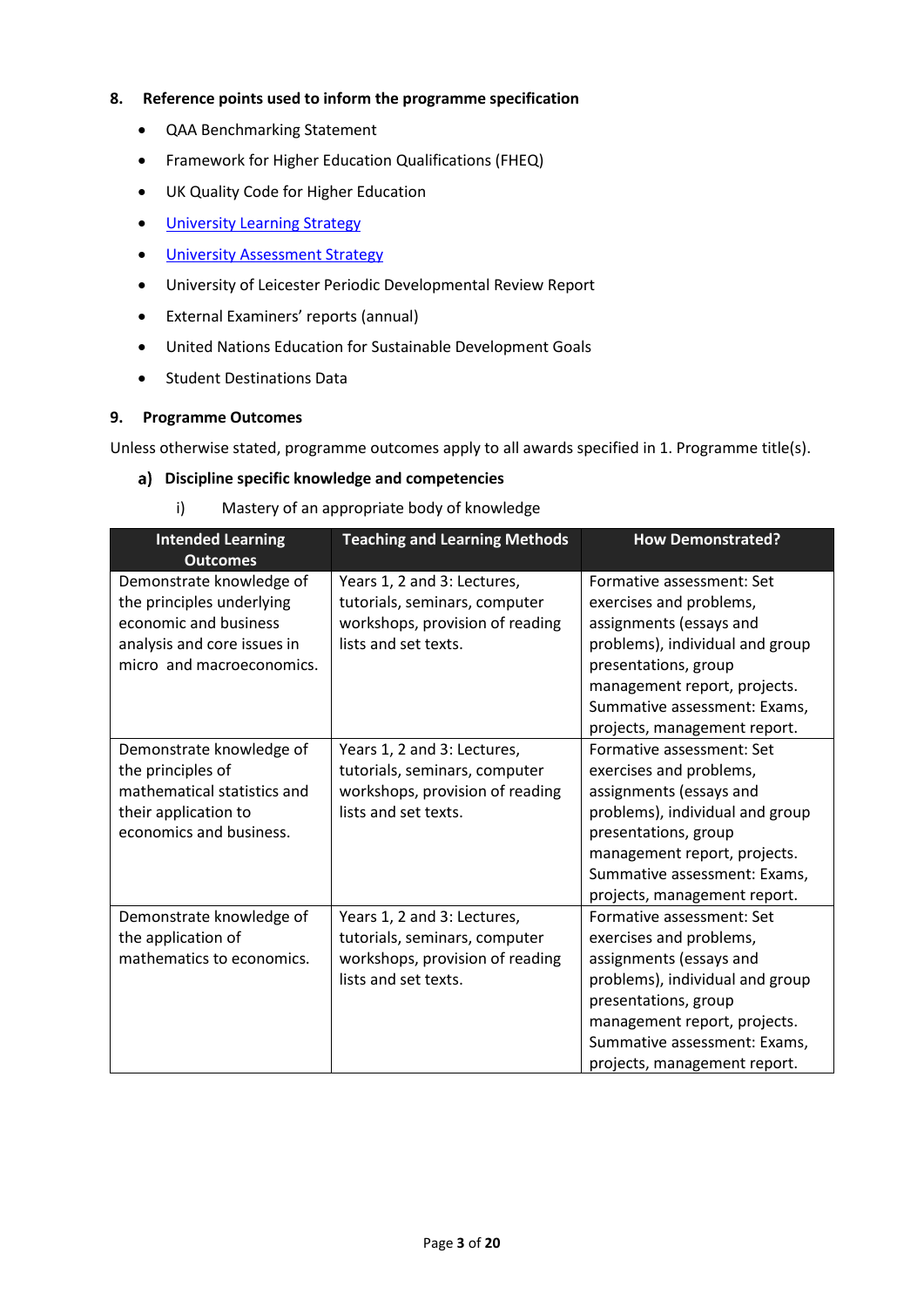ii) Understanding and application of key concepts and techniques

| <b>Intended Learning Outcomes</b>                                                                      | <b>Teaching and Learning Methods</b> | <b>How Demonstrated?</b>      |
|--------------------------------------------------------------------------------------------------------|--------------------------------------|-------------------------------|
| Demonstrate the ability to                                                                             | Years 1, 2 and 3: Lectures,          | Formative: Set exercises and  |
| comprehend and manipulate                                                                              | tutorials, seminars, computer        | problems, assignments         |
| economic, mathematical and                                                                             | workshops, provision of reading      | (essays and problems),        |
| statistical equations.                                                                                 | lists and set texts.                 | individual and group          |
|                                                                                                        |                                      | presentations, projects.      |
|                                                                                                        | Years 2 and 3: Tutorials,            |                               |
|                                                                                                        | computer workshops, provision        | Summative: Exams, projects,   |
|                                                                                                        | of reading lists and set texts.      | management report.            |
| Use a range of statistical and                                                                         | Years 1, 2 and 3: Lectures,          | Formative: Set exercises and  |
| econometric software packages                                                                          | tutorials, seminars, computer        | problems, assignments         |
| designed for the estimation and                                                                        | workshops, provision of reading      | (essays and problems),        |
| hypothesis testing of models and                                                                       | lists and set texts.                 | individual and group          |
| theories in economics and                                                                              |                                      | presentations, projects.      |
| business.                                                                                              | Years 2 and 3: Tutorials,            |                               |
|                                                                                                        | computer workshops, provision        | Summative: Exams, projects,   |
|                                                                                                        | of reading lists and set texts.      | management report.            |
| Demonstrate the ability to apply                                                                       | Developing the ability to apply      | Reflective log, skills audit, |
| economic/financial/mathematical                                                                        | economic/financial/mathematical      | employer feedback and final   |
| theories and techniques in a                                                                           | theories and concepts to real        | report/presentation (Year in  |
| work place setting (Year in                                                                            | world situations within the work     | Industry variant only).       |
| Industry variant only).*                                                                               | environment (Year in Industry        |                               |
|                                                                                                        | variant only).                       |                               |
| *The extent to which a student will have the<br>opportunity to do this will vary according to the type |                                      |                               |
| of placement.                                                                                          |                                      |                               |

# iii) Critical analysis of key issues

| <b>Intended Learning</b><br><b>Outcomes</b>                                                                                  | <b>Teaching and Learning Methods</b>                                                                                                        | <b>How Demonstrated?</b>                                                                                                                                                                                                                          |
|------------------------------------------------------------------------------------------------------------------------------|---------------------------------------------------------------------------------------------------------------------------------------------|---------------------------------------------------------------------------------------------------------------------------------------------------------------------------------------------------------------------------------------------------|
| Analyse, evaluate and<br>interpret statistical<br>information relating to<br>economics and business.                         | Years 1, 2 and 3: Lectures,<br>tutorials/classes, seminars,<br>computer practical sessions,<br>provision of reading lists and set<br>texts. | Formative: Set written exercises<br>(essays and problems), and<br>computing exercises,<br>assignments and problems,<br>individual and group<br>presentations, management<br>report, project.<br>Summative: Exams, projects,<br>management report. |
| Describe the strengths and<br>weaknesses of quantitative<br>approaches to economic and<br>business analysis and<br>research. | Years 1, 2 and 3: Lectures,<br>tutorials/classes, seminars,<br>computer practical sessions,<br>provision of reading lists and set<br>texts. | Formative: Set written exercises<br>(essays and problems), and<br>computing exercises,<br>assignments and problems,<br>individual and group<br>presentations, management<br>report, project.<br>Summative: Exams, projects,<br>management report. |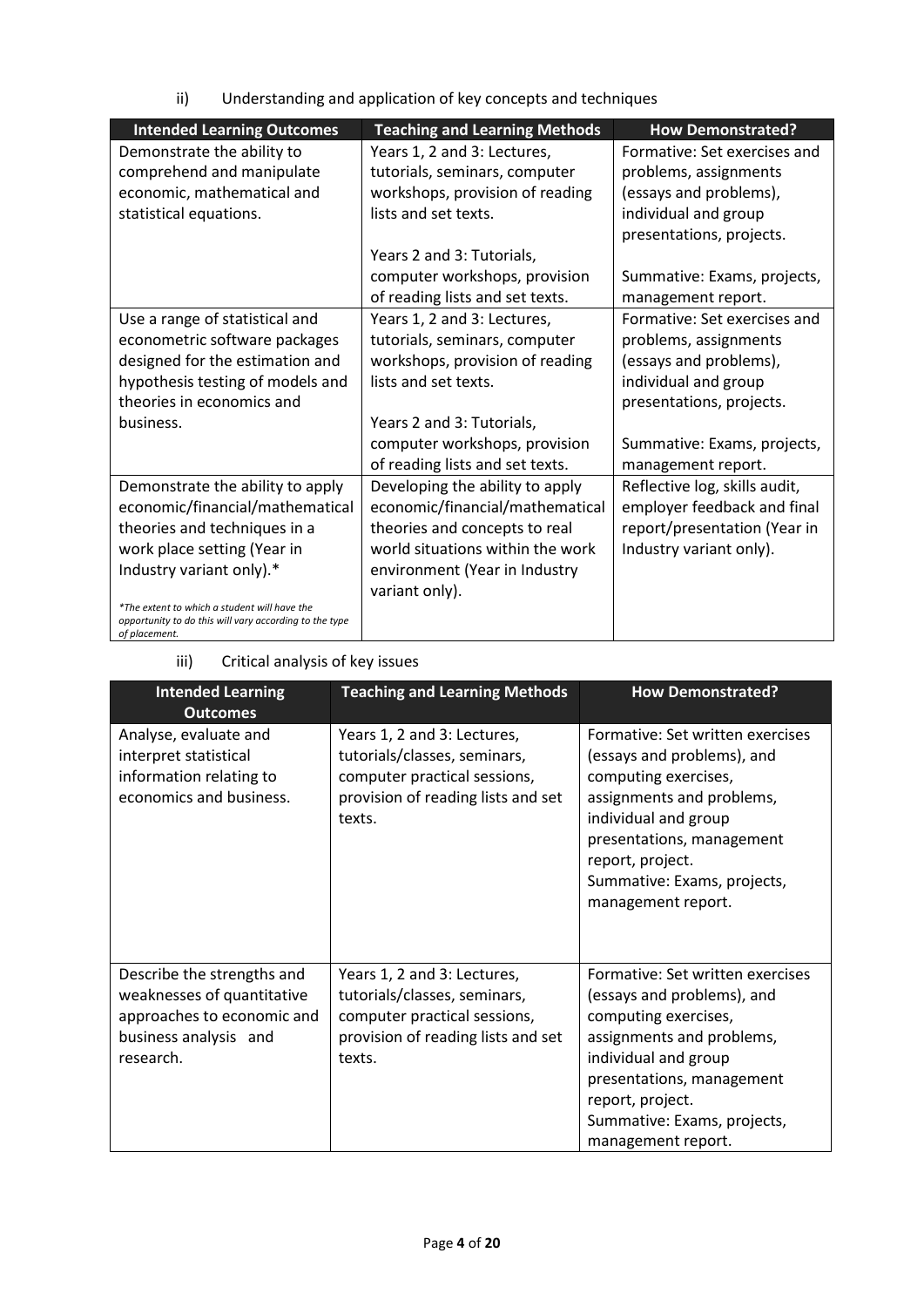| <b>Intended Learning</b><br><b>Outcomes</b>                                                                                                                                                                                                         | <b>Teaching and Learning Methods</b>                                                                                                        | <b>How Demonstrated?</b>                                                                                                                                                                                                                          |
|-----------------------------------------------------------------------------------------------------------------------------------------------------------------------------------------------------------------------------------------------------|---------------------------------------------------------------------------------------------------------------------------------------------|---------------------------------------------------------------------------------------------------------------------------------------------------------------------------------------------------------------------------------------------------|
| Perform critical and<br>analytical appraisal of<br>economic and business<br>arguments and proposals<br>and show the ability to<br>comment and advise on<br>economic events and issues,<br>with particular reference to<br>their impact on business. | Years 1, 2 and 3: Lectures,<br>tutorials/classes, seminars,<br>computer practical sessions,<br>provision of reading lists and set<br>texts. | Formative: Set written exercises<br>(essays and problems), and<br>computing exercises,<br>assignments and problems,<br>individual and group<br>presentations, management<br>report, project.<br>Summative: Exams, projects,<br>management report. |

# iv) Clear and concise presentation of material

| <b>Intended Learning</b><br><b>Outcomes</b>                                                                | <b>Teaching and Learning Methods</b>                                                                                                                                           | <b>How Demonstrated?</b>                                                                                                                  |
|------------------------------------------------------------------------------------------------------------|--------------------------------------------------------------------------------------------------------------------------------------------------------------------------------|-------------------------------------------------------------------------------------------------------------------------------------------|
| Clearly arrange and present<br>sets of data relating to<br>economic, business and<br>statistical concepts. | Years 1, 2 and 3: Lectures,<br>tutorials/classes, computer<br>practical sessions, provision of<br>module outlines, Study Skills<br>Support material and project                | Formative: Group and individual<br>computing projects and<br>presentation, essays and<br>assignments.                                     |
|                                                                                                            | guidelines.                                                                                                                                                                    | Summative: Project/Dissertation,<br>management report.                                                                                    |
| Report a research exercise.                                                                                | Years 1, 2 and 3: Lectures,<br>tutorials/classes, computer<br>practical sessions, provision of<br>module outlines, Study Skills<br>Support material and project<br>guidelines. | Formative: Group and individual<br>computing projects and<br>presentation, essays and<br>assignments.<br>Summative: Project/Dissertation, |
|                                                                                                            |                                                                                                                                                                                | management report.                                                                                                                        |

## v) Critical appraisal of evidence with appropriate insight

| <b>Intended Learning</b><br><b>Outcomes</b>    | <b>Teaching and Learning Methods</b>                                                                                                                                                                                                                                                                        | <b>How Demonstrated?</b>                                                                                                                                                                                                                                           |
|------------------------------------------------|-------------------------------------------------------------------------------------------------------------------------------------------------------------------------------------------------------------------------------------------------------------------------------------------------------------|--------------------------------------------------------------------------------------------------------------------------------------------------------------------------------------------------------------------------------------------------------------------|
| Formulate and test concepts<br>and hypotheses. | Years 1, 2 and 3: Lectures,<br>computing practical sessions,<br>tutorial/classes, provision of<br>reading list and set texts.<br>Years 2 and 3: Lectures,<br>tutorial/classes, computer<br>practical sessions, provision of<br>module outlines, Study Skills<br>Support material and project<br>guidelines. | Formative: Set written and<br>computing exercises and<br>problems, assignments, individual<br>and group presentations,<br>individual and group projects.<br>Summative: Exams, group and<br>individual computing project and<br><b>Applied Econometrics Project</b> |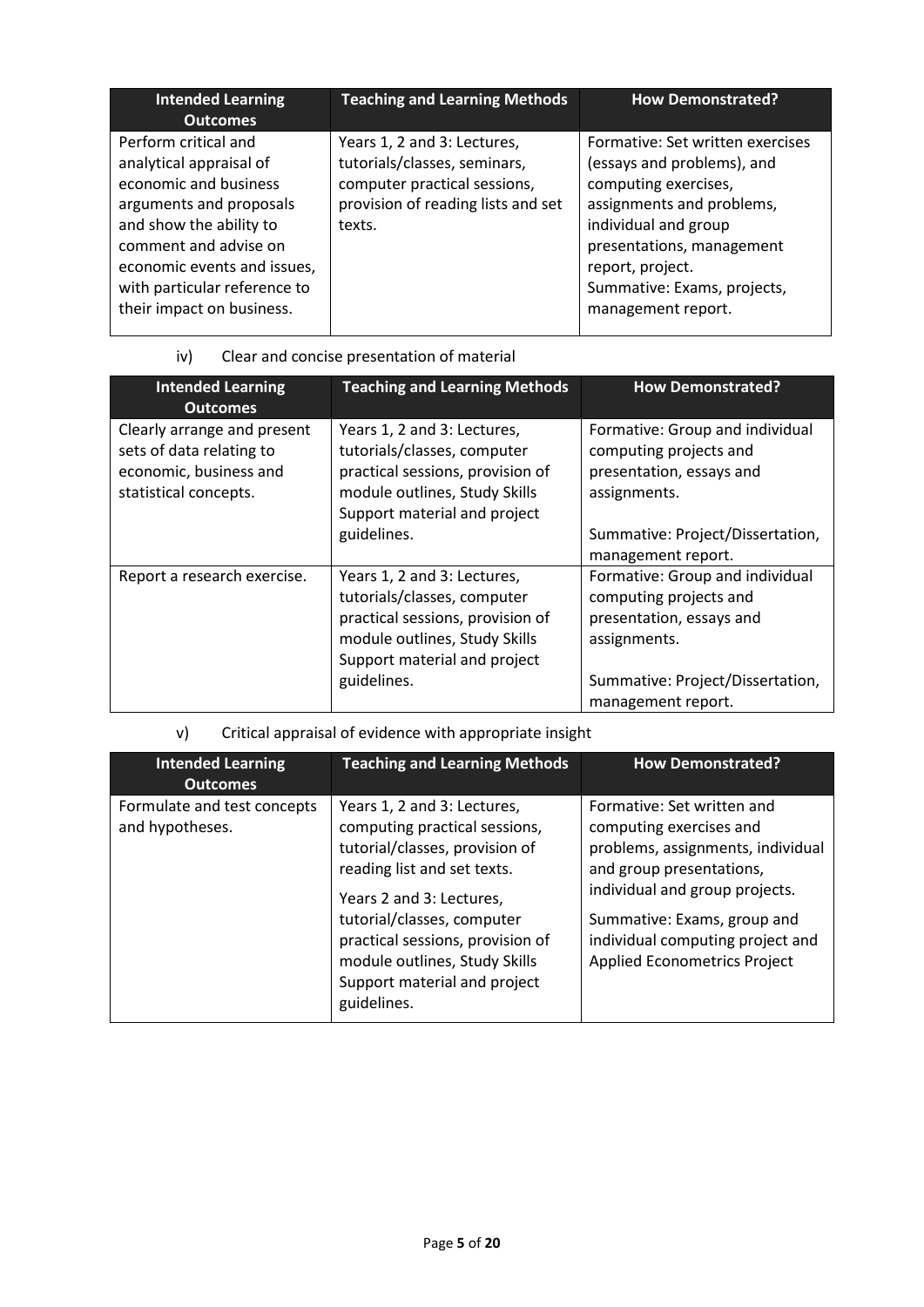| <b>Intended Learning</b><br><b>Outcomes</b>                                                                                              | <b>Teaching and Learning Methods</b>                                                                                                                                                                                                                                                                        | <b>How Demonstrated?</b>                                                                                                                                                                                                                                           |
|------------------------------------------------------------------------------------------------------------------------------------------|-------------------------------------------------------------------------------------------------------------------------------------------------------------------------------------------------------------------------------------------------------------------------------------------------------------|--------------------------------------------------------------------------------------------------------------------------------------------------------------------------------------------------------------------------------------------------------------------|
| Plan, conduct and write a<br>computer-based statistical or<br>business report either<br>directed or on an area<br>chosen by his/herself. | Years 1, 2 and 3: Lectures,<br>computing practical sessions,<br>tutorial/classes, provision of<br>reading list and set texts.<br>Years 2 and 3: Lectures,<br>tutorial/classes, computer<br>practical sessions, provision of<br>module outlines, Study Skills<br>Support material and project<br>guidelines. | Formative: Set written and<br>computing exercises and<br>problems, assignments, individual<br>and group presentations,<br>individual and group projects.<br>Summative: Exams, group and<br>individual computing project and<br><b>Applied Econometrics Project</b> |

# vi) Other discipline specific competencies

| <b>Intended Learning</b><br><b>Outcomes</b> | <b>Teaching and Learning Methods</b> | <b>How Demonstrated?</b> |
|---------------------------------------------|--------------------------------------|--------------------------|
| N/A                                         | N/A                                  | N/A                      |

# **b)** Transferable skills

# i) Oral communication

| <b>Intended Learning</b><br><b>Outcomes</b>                              | <b>Teaching and Learning Methods</b>                              | <b>How Demonstrated?</b>                                                          |
|--------------------------------------------------------------------------|-------------------------------------------------------------------|-----------------------------------------------------------------------------------|
| Oral presentation of<br>economic and business<br>concepts, arguments and | Years 1, 2 and 3: Tutorials,<br>seminars and classes.             | Formative: Presentation of<br>answers to set exercises and<br>problems in year 1. |
| issues and discussion of                                                 | Year 1: Induction Programme                                       |                                                                                   |
| statistical work.                                                        | and Study Skills Support material.                                | Summative: Oral presentations<br>with visual aids in year 3.                      |
|                                                                          | Years 2 and 3: Training session                                   |                                                                                   |
|                                                                          | on presentation skills by the<br>University's Teaching & Learning |                                                                                   |
|                                                                          | Unit.                                                             |                                                                                   |
| General presentational skills.                                           | Years 1, 2 and 3: Tutorials,<br>seminars and classes.             | Formative: Presentation of<br>answers to set exercises and<br>problems in year 1. |
|                                                                          | Year 1: Induction Programme                                       |                                                                                   |
|                                                                          | and Study Skills Support material.                                | Summative: Oral presentations<br>with visual aids in year 3.                      |
|                                                                          | Years 2 and 3: Training session<br>on presentation skills by the  |                                                                                   |
|                                                                          | University's Teaching & Learning<br>Unit.                         |                                                                                   |
| Application of oral                                                      | Developing oral communication                                     | Reflective log and final                                                          |
| communication skills within                                              | skills in the work environment                                    | report/presentation (Year in                                                      |
| the work environment and in                                              | (Year in Industry variant only).                                  | Industry variant only).                                                           |
| presentation (Year in                                                    |                                                                   |                                                                                   |
| Industry variant only).                                                  |                                                                   |                                                                                   |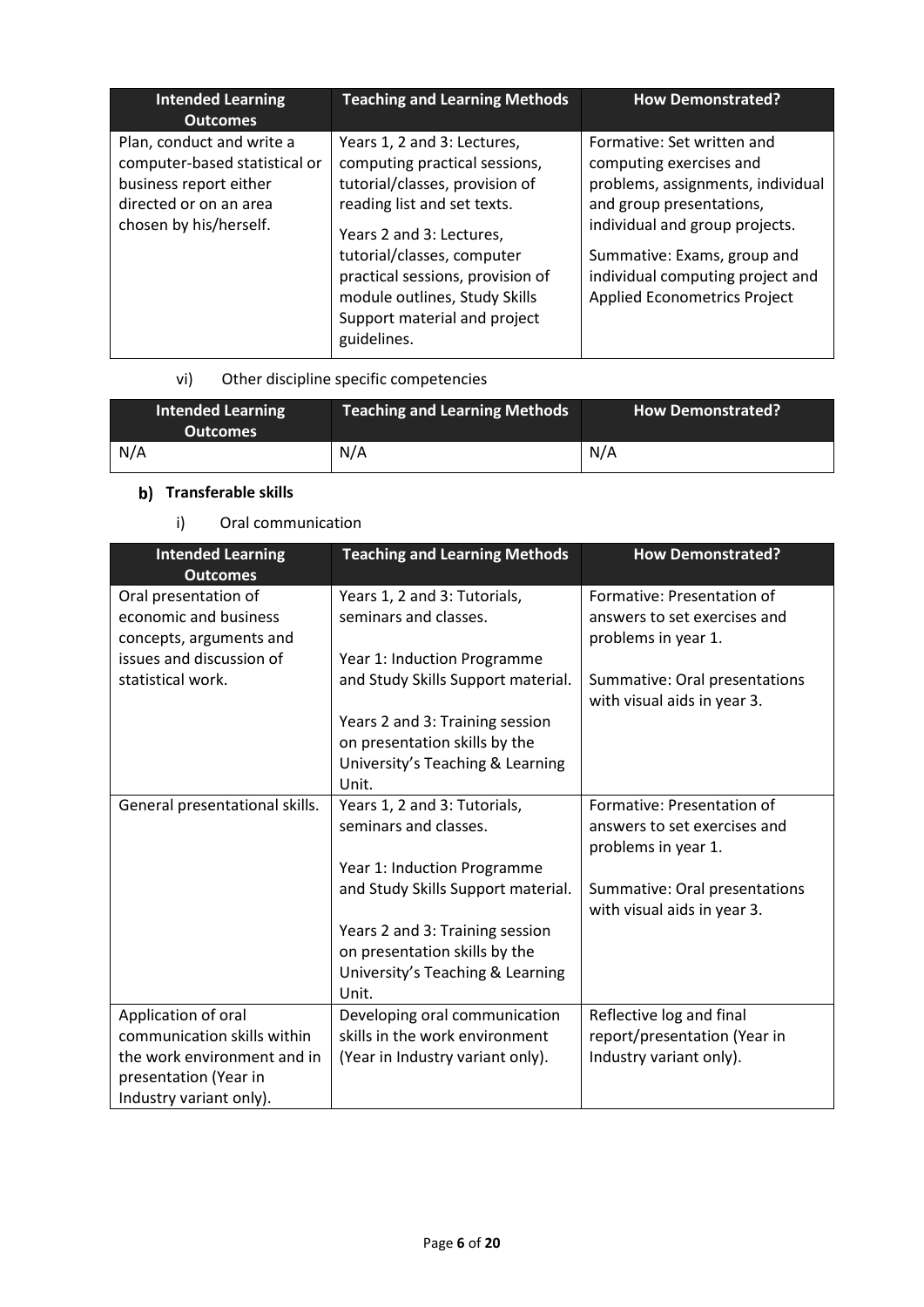### ii) Written communication

| <b>Intended Learning</b><br><b>Outcomes</b>                                                                                                | <b>Teaching and Learning Methods</b>                                                                                            | <b>How Demonstrated?</b>                                                                                                                                              |
|--------------------------------------------------------------------------------------------------------------------------------------------|---------------------------------------------------------------------------------------------------------------------------------|-----------------------------------------------------------------------------------------------------------------------------------------------------------------------|
| Produce clear written,<br>graphical and quantitative<br>expressions of general<br>arguments and specific<br>analysis.                      | Years 1, 2 and 3: Lectures,<br>tutorials, classes and seminars,<br>Study Skills Programme and<br>Study Skills Support Material. | Formative: Set exercises and<br>problems, assignments (essays<br>and problems), management<br>reports, projects.<br>Summative: Exams, projects,<br>management report. |
| Application of written<br>communication skills within<br>the work environment and in<br>report writing (Year in<br>Industry variant only). | Developing written<br>communication skills in the work<br>environment (Year in Industry<br>variant only).                       | Reflective log and final<br>report/presentation (Year in<br>Industry variant only).                                                                                   |

| <b>Intended Learning</b><br><b>Outcomes</b>                                                                                               | <b>Teaching and Learning Methods</b>                                                                                                                                                                     | <b>How Demonstrated?</b>                                                                                                                                                     |
|-------------------------------------------------------------------------------------------------------------------------------------------|----------------------------------------------------------------------------------------------------------------------------------------------------------------------------------------------------------|------------------------------------------------------------------------------------------------------------------------------------------------------------------------------|
| Demonstrate use of C & IT in<br>word processing, use of the<br>internet, data bases,<br>spreadsheets, specialist                          | Years 1, 2 and 3: Induction/Study<br>Skills Programme, lectures,<br>computer practical<br>sessions/classes.                                                                                              | Formative: Set exercises and<br>problems, assignments/essays,<br>use of WinEcon.<br>Summative: Assessed work                                                                 |
| packages for data collection,<br>problem solving, and<br>presentation of ideas.                                                           | Years 2 and 3: Lectures,<br>computer practical sessions,<br>workshops, tutorials/classes.                                                                                                                | through computing classes, group<br>and individual projects.                                                                                                                 |
| Demonstrate use of C & IT in<br>processing economic data<br>and in solving economic,<br>statistical and business<br>problems.             | Years 1, 2 and 3: Induction/Study<br>Skills Programme, lectures,<br>computer practical<br>sessions/classes.<br>Years 2 and 3: Lectures,<br>computer practical sessions,<br>workshops, tutorials/classes. | Formative: Set exercises and<br>problems, assignments/essays,<br>use of WinEcon.<br>Summative: Assessed work<br>through computing classes, group<br>and individual projects. |
| Application of information<br>technology skills within the<br>work environment and in<br>presentation (Year in<br>Industry variant only). | Developing IT skills in the work<br>environment through project<br>work and student portfolio (Year<br>in Industry variant only).                                                                        | Reflective log, skills audit,<br>employer feedback and final<br>report/presentation (Year in<br>Industry variant only).                                                      |

### iii) Information technology

### iv) Numeracy

| <b>Intended Learning</b>                                                                                           | <b>Teaching and Learning Methods</b>                | <b>How Demonstrated?</b>                                                            |  |
|--------------------------------------------------------------------------------------------------------------------|-----------------------------------------------------|-------------------------------------------------------------------------------------|--|
| <b>Outcomes</b>                                                                                                    |                                                     |                                                                                     |  |
| Demonstrate numerical,<br>mathematical and statistical<br>skills appropriate outside the<br>field of economics and | Year 1: Lectures, tutorials,<br>computer workshops. | Formative: Set exercises,<br>problems & use of computing<br>packages, e.g. WinEcon. |  |
| business.                                                                                                          |                                                     | Summative: Exams.                                                                   |  |
| Application of numeracy                                                                                            | Reflective log, skills audit,                       | Reflective log, skills audit,                                                       |  |
| skills within the work                                                                                             | employer feedback and final                         | employer feedback and final                                                         |  |
| environment (Year in                                                                                               | report/presentation (Year in                        | report/presentation (Year in                                                        |  |
| Industry variant only).                                                                                            | Industry variant only).                             | Industry variant only).                                                             |  |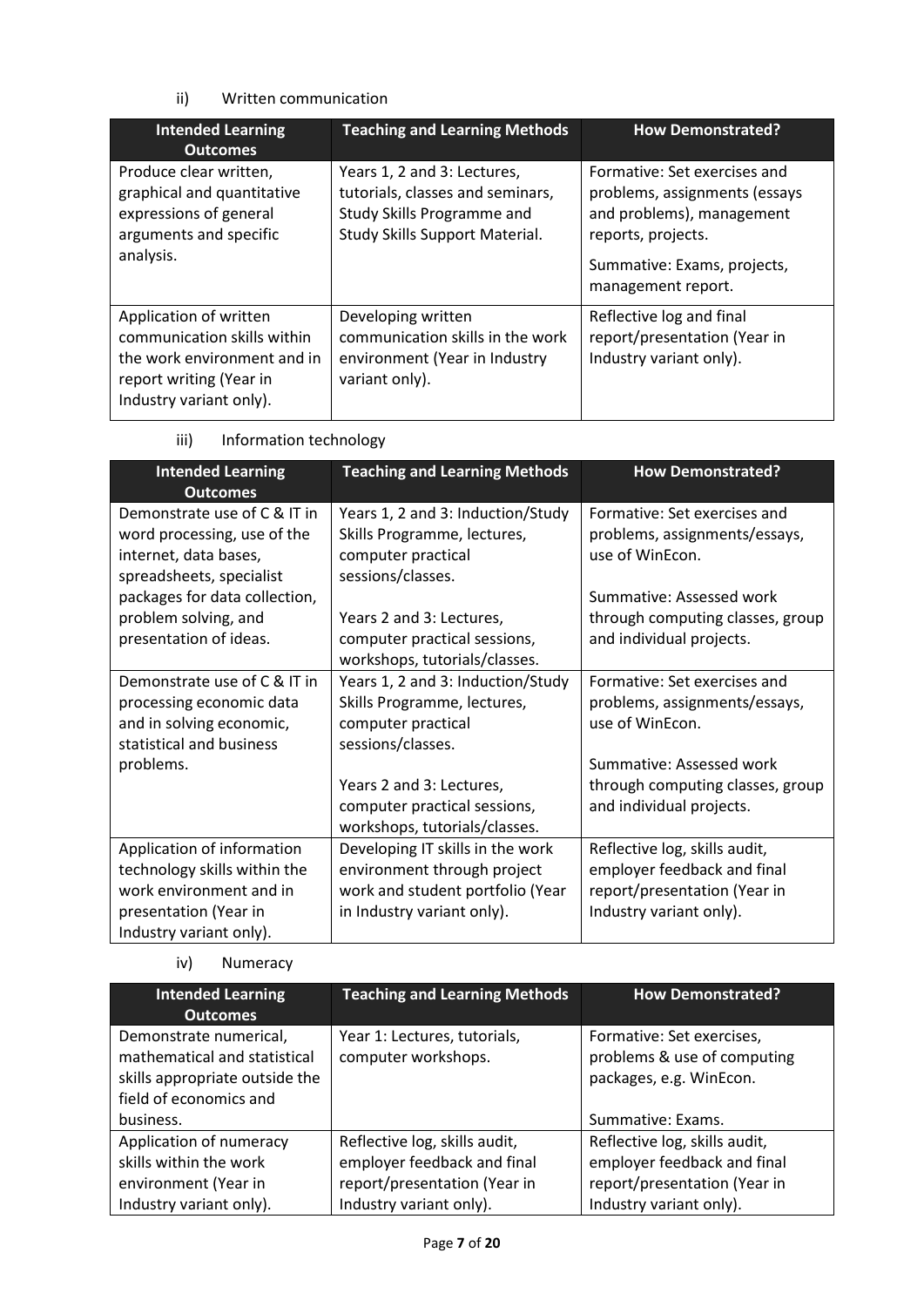### v) Team working

| <b>Intended Learning</b><br><b>Outcomes</b>                                                               | <b>Teaching and Learning Methods</b>                                                                                   | <b>How Demonstrated?</b>                                                                                                |
|-----------------------------------------------------------------------------------------------------------|------------------------------------------------------------------------------------------------------------------------|-------------------------------------------------------------------------------------------------------------------------|
| Show the ability to work in<br>groups both with and<br>without teaching and direct                        | Years 1, 2, and 3: Tutorials,<br>seminars, workshops, computing<br>practical sessions.                                 | Formative: Tutorial, classes and<br>practical sessions.                                                                 |
| supervision.                                                                                              |                                                                                                                        | Summative: Group projects and<br>presentations.                                                                         |
| Application of team building<br>skills within the work<br>environment (Year in<br>Industry variant only). | Developing team building skills in<br>the work environment through<br>project work (Year in Industry<br>variant only). | Reflective log, skills audit,<br>employer feedback and final<br>report/presentation (Year in<br>Industry variant only). |

vi) Problem solving

| <b>Intended Learning</b><br><b>Outcomes</b> | <b>Teaching and Learning Methods</b> | <b>How Demonstrated?</b>        |
|---------------------------------------------|--------------------------------------|---------------------------------|
| Demonstrate problem                         | Years 1, 2, and 3: Lectures,         | Formative: Set exercises and    |
| recognition, formulation and                | tutorials, seminars, computing       | problems, assignments and       |
| solution.                                   | practical sessions.                  | essays, computing exercises and |
|                                             |                                      | problems, projects and          |
|                                             |                                      | management report.              |
|                                             |                                      | Summative: Exams, projects and  |
|                                             |                                      | management report.              |
| Show the ability to recognise               | Years 1, 2, and 3: Lectures,         | Formative: Set exercises and    |
| problems in unfamiliar                      | tutorials, seminars, computing       | problems, assignments and       |
| settings and apply                          | practical sessions.                  | essays, computing exercises and |
| appropriate methodology.                    |                                      | problems, projects and          |
|                                             |                                      | management report.              |
|                                             |                                      | Summative: Exams, projects and  |
|                                             |                                      | management report.              |
| Show an appreciation of the                 | Years 1, 2, and 3: Lectures,         | Formative: Set exercises and    |
| importance of abstraction of                | tutorials, seminars, computing       | problems, assignments and       |
| essential features of complex               | practical sessions.                  | essays, computing exercises and |
| systems.                                    |                                      | problems, projects and          |
|                                             |                                      | management report.              |
|                                             |                                      | Summative: Exams, projects and  |
|                                             |                                      | management report.              |
| Application of problem                      | Developing problem solving skills    | Reflective log, skills audit,   |
| solving skills within the work              | in the work environment through      | employer feedback and final     |
| environment (Year in                        | project work and applying            | report/presentation (Year in    |
| Industry variant only).                     | theories and concepts to real        | Industry variant only).         |
|                                             | world situations (Year in Industry   |                                 |
|                                             | variant only).                       |                                 |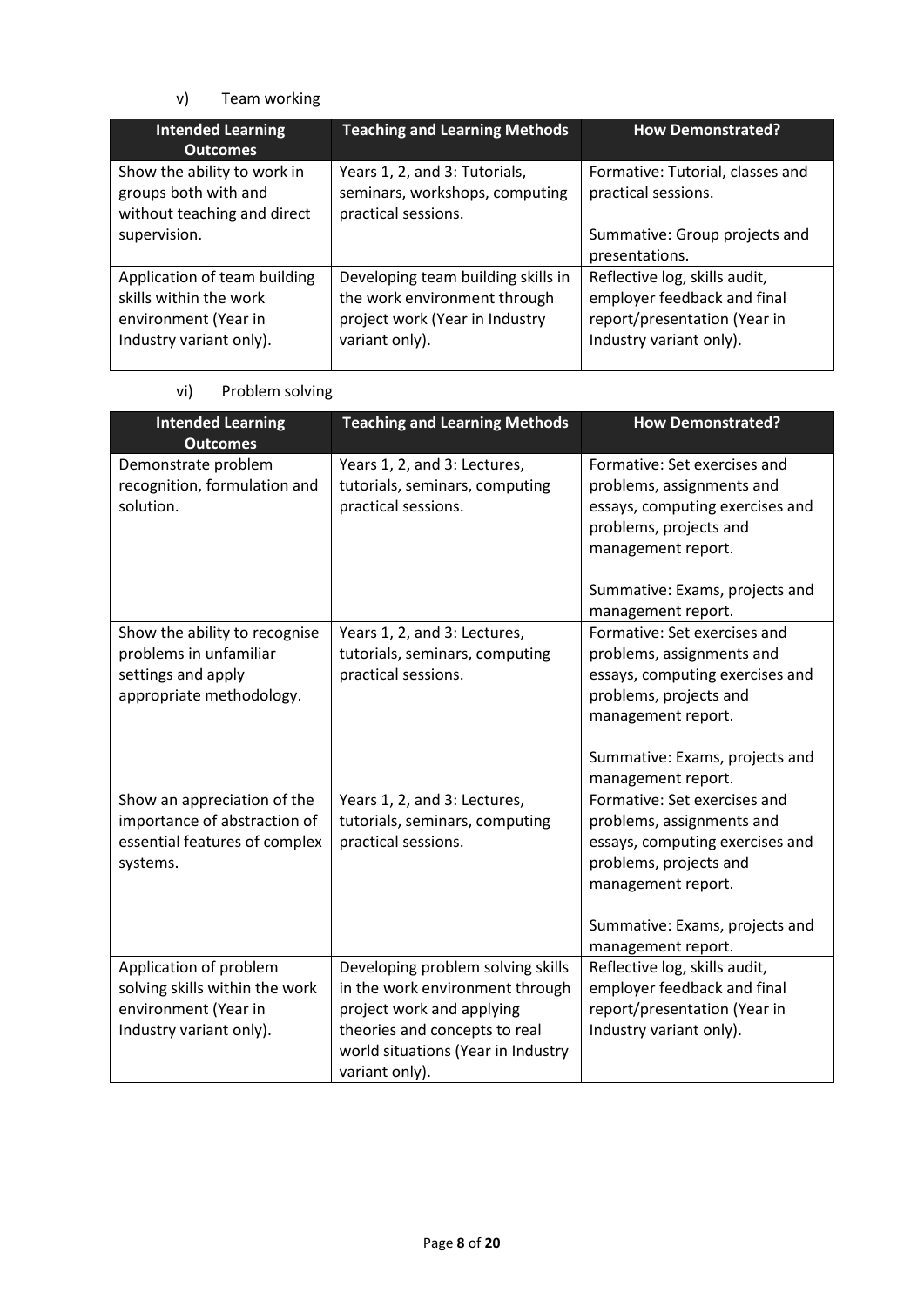vii) Information handling

| <b>Intended Learning</b><br><b>Outcomes</b> | <b>Teaching and Learning Methods</b> | <b>How Demonstrated?</b>       |
|---------------------------------------------|--------------------------------------|--------------------------------|
| Select and apply scientific                 | Lectures, statistics classes,        | Formative: Statistics classes, |
| based methods in the                        | computer-based projects, group       | tutorials.                     |
| solution of problems.                       | projects.                            |                                |
|                                             |                                      | Summative: Projects,           |
|                                             | Tutorials, computer-based            | management report.             |
|                                             | projects.                            |                                |
| Search for information and                  | Lectures, statistics classes,        | Formative: Statistics classes, |
| evaluate its use in a chosen                | computer-based projects, group       | tutorials.                     |
| problem.                                    | projects.                            |                                |
|                                             |                                      | Summative: Projects,           |
|                                             | Tutorials, computer-based            | management report.             |
|                                             | projects.                            |                                |
| Application of information                  | Developing data handling in the      | Reflective log, skills audit,  |
| handling skills within the                  | work environment through             | employer feedback and final    |
| work environment (Year in                   | project work (Year in Industry       | report/presentation (Year in   |
| Industry variant only).                     | variant only)                        | Industry variant only).        |

| viii) | Skills for lifelong learning |
|-------|------------------------------|
|       |                              |

| <b>Intended Learning</b><br><b>Outcomes</b>                                                                                             | <b>Teaching and Learning Methods</b>                                                                                                                                                                                           | <b>How Demonstrated?</b>                                                                                                                                                                                                                         |
|-----------------------------------------------------------------------------------------------------------------------------------------|--------------------------------------------------------------------------------------------------------------------------------------------------------------------------------------------------------------------------------|--------------------------------------------------------------------------------------------------------------------------------------------------------------------------------------------------------------------------------------------------|
| Demonstrate the capacity to<br>learn in both familiar and<br>unfamiliar situations.                                                     | Year 1: Induction/Study Skills<br>Programme and Study Skills<br>Support material.                                                                                                                                              | Formative: Set exercises and<br>problems, assignments and<br>essays, computing exercises,<br>problems and projects, oral                                                                                                                         |
|                                                                                                                                         | Years 1, 2 and 3: Lectures,<br>tutorials, seminars, computer                                                                                                                                                                   | presentations and group projects.                                                                                                                                                                                                                |
|                                                                                                                                         | practical sessions, provision of<br>module handouts and reading<br>lists.                                                                                                                                                      | Summative: Exams, projects,<br>management report,<br>presentations on projects.                                                                                                                                                                  |
| Illustrate the ability to<br>absorb and apply new ideas<br>and concepts and the ability<br>to combine them with prior<br>understanding. | Year 1: Induction/Study Skills<br>Programme and Study Skills<br>Support material.<br>Years 1, 2 and 3: Lectures,<br>tutorials, seminars, computer<br>practical sessions, provision of<br>module handouts and reading<br>lists. | Formative: Set exercises and<br>problems, assignments and<br>essays, computing exercises,<br>problems and projects, oral<br>presentations and group projects.<br>Summative: Exams, projects,<br>management report,<br>presentations on projects. |
| Show the ability to work in<br>groups and independently.                                                                                | Year 1: Induction/Study Skills<br>Programme and Study Skills<br>Support material.<br>Years 1, 2 and 3: Lectures,<br>tutorials, seminars, computer<br>practical sessions, provision of<br>module handouts and reading<br>lists. | Formative: Set exercises and<br>problems, assignments and<br>essays, computing exercises,<br>problems and projects, oral<br>presentations and group projects.<br>Summative: Exams, projects,<br>management report,<br>presentations on projects. |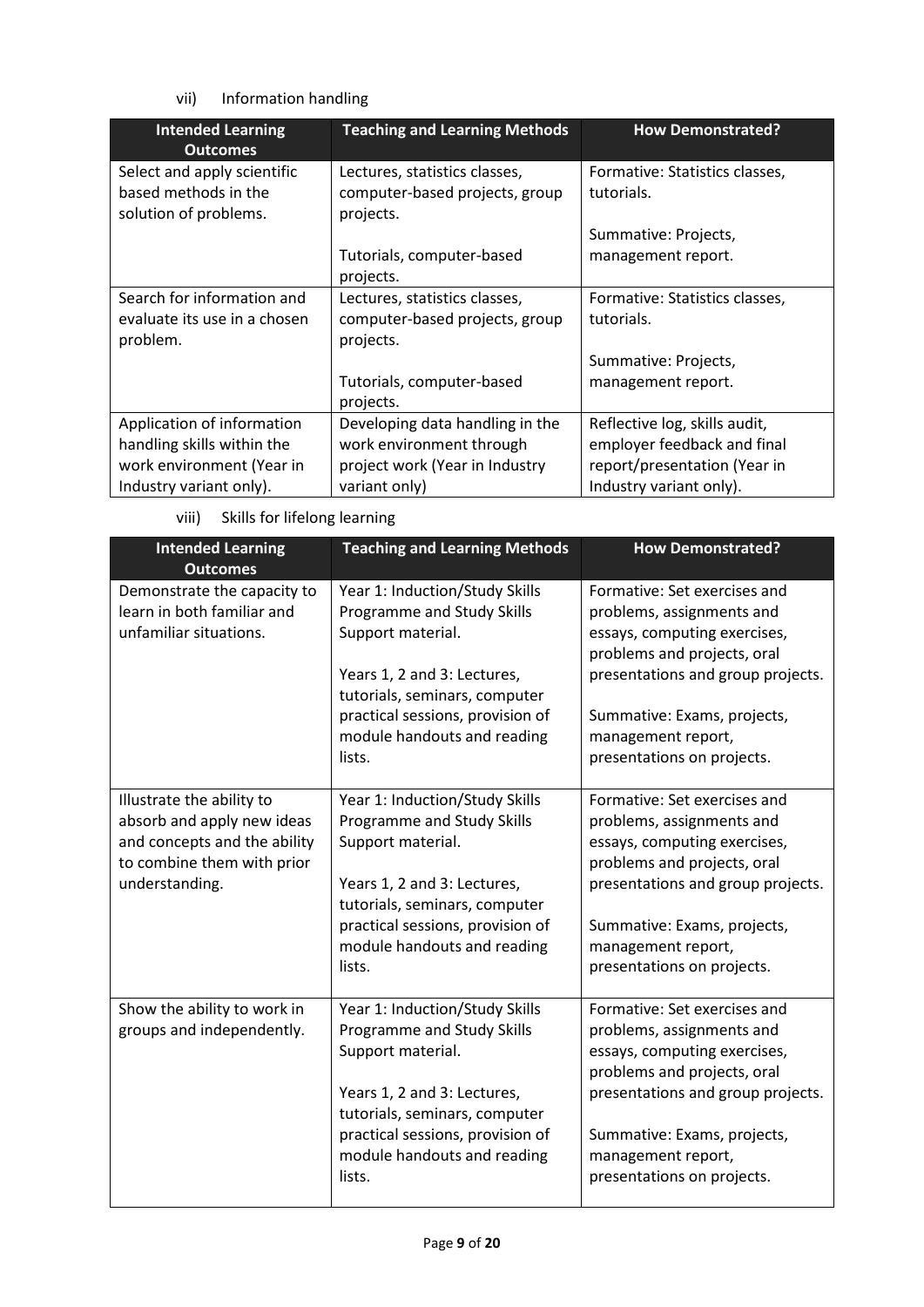| <b>Intended Learning</b><br><b>Outcomes</b>                                                                                                                                    | <b>Teaching and Learning Methods</b><br><b>How Demonstrated?</b>                                                                                                                                                               |                                                                                                                                                                                                                                                  |
|--------------------------------------------------------------------------------------------------------------------------------------------------------------------------------|--------------------------------------------------------------------------------------------------------------------------------------------------------------------------------------------------------------------------------|--------------------------------------------------------------------------------------------------------------------------------------------------------------------------------------------------------------------------------------------------|
| Demonstrate self-<br>organisation, self-motivation<br>and resourcefulness.                                                                                                     | Year 1: Induction/Study Skills<br>Programme and Study Skills<br>Support material.<br>Years 1, 2 and 3: Lectures,<br>tutorials, seminars, computer<br>practical sessions, provision of<br>module handouts and reading<br>lists. | Formative: Set exercises and<br>problems, assignments and<br>essays, computing exercises,<br>problems and projects, oral<br>presentations and group projects.<br>Summative: Exams, projects,<br>management report,<br>presentations on projects. |
| Show time management<br>skills through the ability to<br>meet deadlines.                                                                                                       | Year 1: Induction/Study Skills<br>Programme and Study Skills<br>Support material.<br>Years 1, 2 and 3: Lectures,<br>tutorials, seminars, computer<br>practical sessions, provision of<br>module handouts and reading<br>lists. | Formative: Set exercises and<br>problems, assignments and<br>essays, computing exercises,<br>problems and projects, oral<br>presentations and group projects.<br>Summative: Exams, projects,<br>management report,<br>presentations on projects. |
| Demonstrate understanding<br>of the use of various sources<br>of knowledge.                                                                                                    | Year 1: Induction/Study Skills<br>Programme and Study Skills<br>Support material.<br>Years 1, 2 and 3: Lectures,<br>tutorials, seminars, computer<br>practical sessions, provision of<br>module handouts and reading<br>lists. | Formative: Set exercises and<br>problems, assignments and<br>essays, computing exercises,<br>problems and projects, oral<br>presentations and group projects.<br>Summative: Exams, projects,<br>management report,<br>presentations on projects. |
| Demonstrate ability to learn<br>in a different cultural<br>environment (Year Abroad<br>variant only).                                                                          |                                                                                                                                                                                                                                |                                                                                                                                                                                                                                                  |
| Application of a variety of<br>employability and<br>transferable skills (some<br>outlined already above)<br>within the work environment<br>(Year in Industry variant<br>only). | Developing a variety of<br>employability and transferable<br>skills through responsibilities<br>associated with their work<br>placement (Year in Industry<br>variant only).                                                    | Reflective log, skills audit,<br>employer feedback and final<br>report/presentation Year in<br>Industry variant only).                                                                                                                           |
| Demonstrate the ability to<br>think reflectively about<br>personal and professional<br>development (Year in<br>Industry variant only).                                         | Developing a variety of<br>employability and transferable<br>skills through responsibilities<br>associated with their work<br>placement (Year in Industry<br>variant only).                                                    | Reflective log, skills audit,<br>employer feedback and final<br>report/presentation Year in<br>Industry variant only).                                                                                                                           |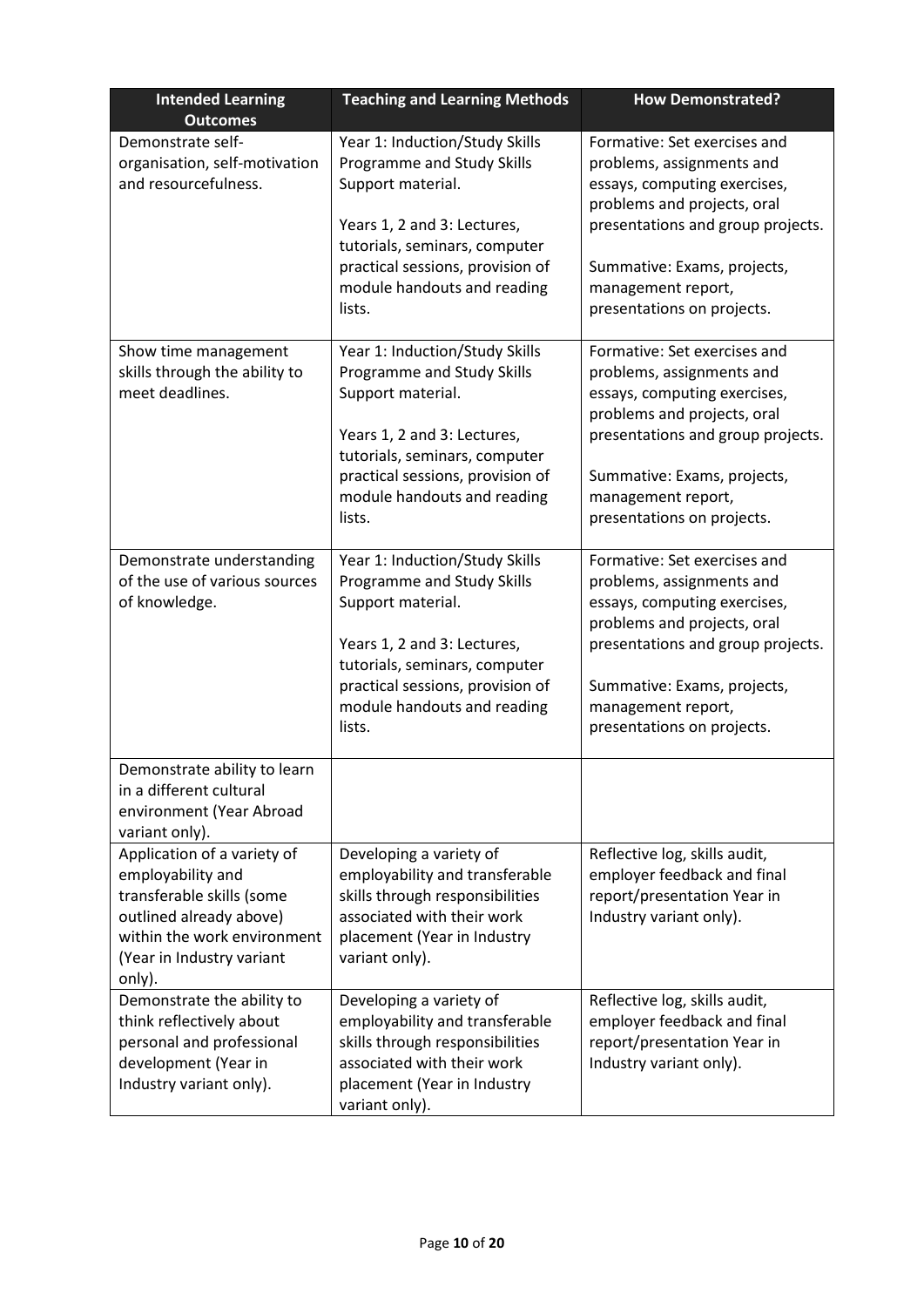| <b>Intended Learning</b><br><b>Outcomes</b>                                                     | <b>Teaching and Learning Methods</b>                                                                                                                                        | <b>How Demonstrated?</b>                                                                                               |
|-------------------------------------------------------------------------------------------------|-----------------------------------------------------------------------------------------------------------------------------------------------------------------------------|------------------------------------------------------------------------------------------------------------------------|
| Demonstrate professional<br>behaviour in the work<br>environment (Year in<br>Industry variant). | Developing a variety of<br>employability and transferable<br>skills through responsibilities<br>associated with their work<br>placement (Year in Industry<br>variant only). | Reflective log, skills audit,<br>employer feedback and final<br>report/presentation Year in<br>Industry variant only). |

### **10. Progression points**

This programme follows the standard Scheme of Progression set out i[n Senate Regulations](http://www.le.ac.uk/senate-regulations) – see the version of Senate Regulation 5 governing undergraduate programmes relevant to the year of entry.

In order to proceed to the second year of their studies, students must have passed, with a mark of at least 35% (and an overall credit weighted average of 40% during the year), all core modules. It should be noted that no first year students can proceed and resit.

In cases where a student has failed to meet a requirement to progress he or she will be required to withdraw from the course.

For the Year Abroad variants, students will not be admitted directly to these programmes but will be able to transfer to the programme on application for a year abroad during the second year of the BSc Business Economics programme under the following conditions:

- Have an overall average of 55 or higher in the first year
- Must obtain at least an overall average of 60 or higher in semester one of the second year.
- Must not be carrying any failed modules at the end of the summer examination period of the second year
- Must be able to attend the full year abroad (at the host institution until August and may be required to start there mid-September the previous year)
- Accept responsibility as an ambassador of the University.

For the Year in Industry variants, students will not be admitted directly to these programmes but will be able to transfer to the programme during the second year BSc Business Economics programme under the following conditions:

- Have an overall average of 55 or higher in the first year
- Must not carry any failed modules forward into year 2
- Must have secured a role and the required due diligence has been completed by ULSB to formally confirm that the placement is suitable

In cases where a student has failed to meet a requirement to progress he or she will be required to withdraw from the course

### **Course transfers**

N/A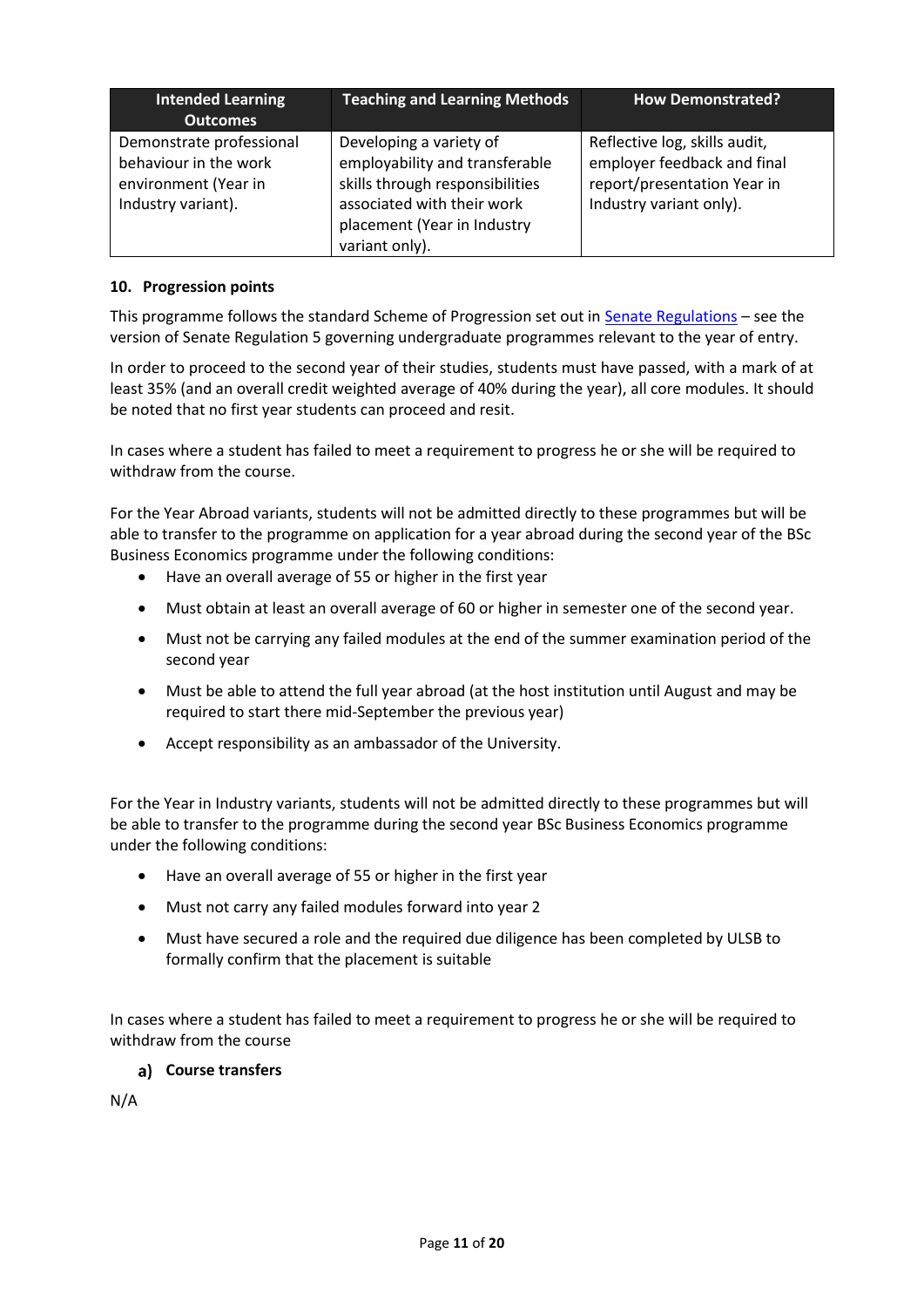#### **11. Criteria for award and classification**

This programme follows the standard scheme of undergraduate award and classification set out in [Senate Regulations](http://www.le.ac.uk/senate-regulations) – see the version of *Senate Regulation 5 governing undergraduate programmes* relevant to the year of entry.

#### **12. Special features**

This programme is delivered through a blended learning mode of delivery which can be accessed either on campus or online. All taught content and autonomous independent learning activities can be accessed through on-line learning platforms, whilst seminar discussions and dialogic activity will be delivered either on-line through interactive synchronous learning opportunities or in person on campus. Students are able to switch between on-campus learning or on-line learning on a semesterby-semester basis.

In addition:

- Intended for students who wish to take advantage of their background in mathematics.
- Study of core economic and business analysis theory and applications at progressively rising levels of analytical and technical complexity
- Development of learning and communications skills in groups of various sizes.
- A wide range of optional modules allows students to bias their training in a chosen direction.
- Training in, and the use of, information technology and computer skills for statistical and econometric analysis as well as written and oral presentation skills.
- Experience in the design and implementation of statistical project work.
- A formal employability skills development programme in year 1
- The option of a four-year 'with a Year Abroad' degree programme, with a third year spent studying at an overseas partner University either in a foreign language or in English (see below).
- The option of a four-year 'with a Year in Industry' degree programme (see below).

#### **13. Indications of programme quality**

- University Academic Review
- External examiners' reports
- First Destination careers statistics
- Exemptions from professional exams (subject to satisfactory completion of certain modules):
- Association of Chartered Certified Accountants (ACCA)
- Chartered Institute of Management Accountants (CIMA)
- Institute of Chartered Accountants
- Chartered Institute of Public Finance & Accountancy (CIPFA)
- Institute of Actuaries
- Chartered Insurance Institute
- **•** Institute of Revenue Rating and Valuation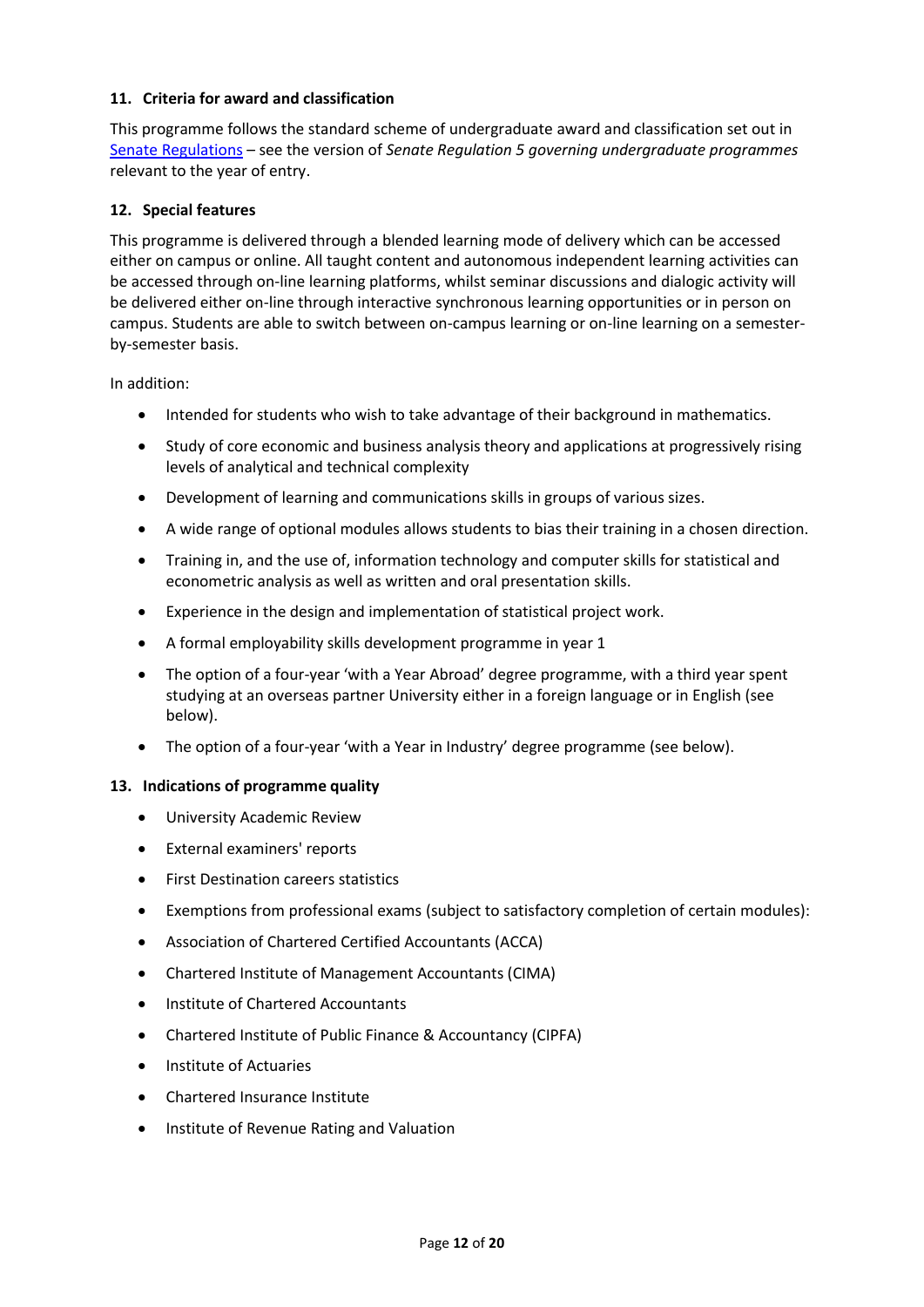### **14. External Examiner(s) reports**

The details of the External Examiner(s) for this programme and the most recent External Examiners' reports for this programme can be found at **[exampapers@Leicester](https://exampapers.le.ac.uk/)** [log-in required]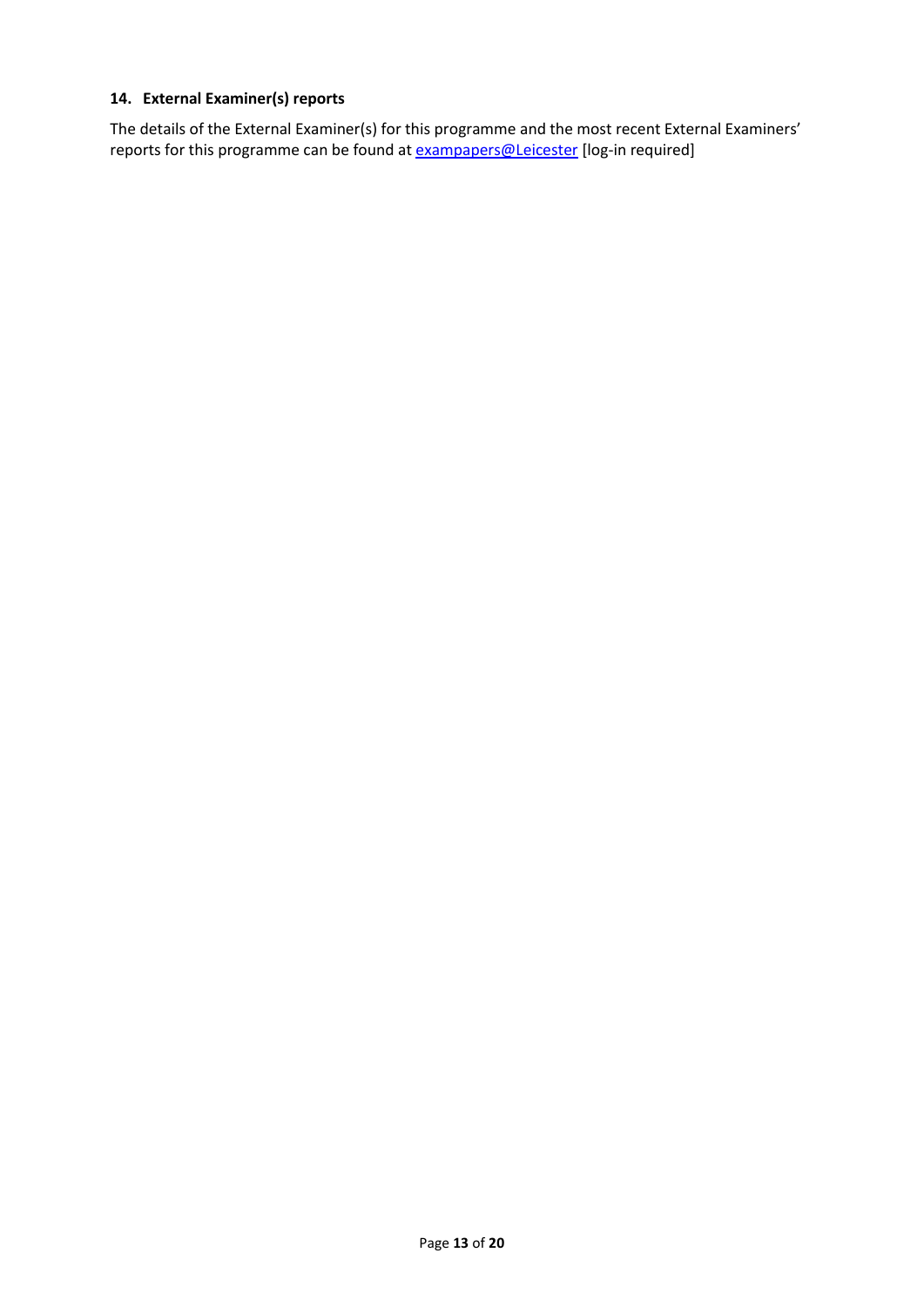

# **Programme Specification (Undergraduate) FOR ENTRY YEAR: 2018/19**

**Date created:** 26/11/2020 **Last amended:** 16/12/2020 **Version no.** 3

### **Appendix 1: Programme structure (programme regulations)**

The University regularly reviews its programmes and modules to ensure that they reflect the current status of the discipline and offer the best learning experience to students. On occasion, it may be necessary to alter particular aspects of a course or module.

BSc Business Economics

**Level 4/Year 1 2018/19**

Credit breakdown

| <b>Status</b> | <b>Year long</b> | Semester 1 | Semester 2 |
|---------------|------------------|------------|------------|
| Core          | n/a              | 60 credits | 60 credits |
| Optional      | n/a              | n/a        | n/a        |

120 credits in total

### Core modules

| <b>Delivery period</b> | Code   | <b>Title</b>                              | <b>Credits</b> |
|------------------------|--------|-------------------------------------------|----------------|
| Sem 1                  | EC1000 | Microeconomics I                          | 15 credits     |
| Sem 1                  | EC1011 | Probability And Probability Distributions | 15 credits     |
| Sem 1                  | EC1013 | <b>Calculus And Optimisation</b>          | 15 credits     |
| Sem 1                  | EC1020 | <b>Topics In Applied Microeconomics</b>   | 15 credits     |
| Sem <sub>2</sub>       | EC1001 | Macroeconomics I                          | 15 credits     |
| Sem <sub>2</sub>       | EC1012 | <b>Statistical Inference</b>              | 15 credits     |
| Sem <sub>2</sub>       | EC1014 | Linear Algebra                            | 15 credits     |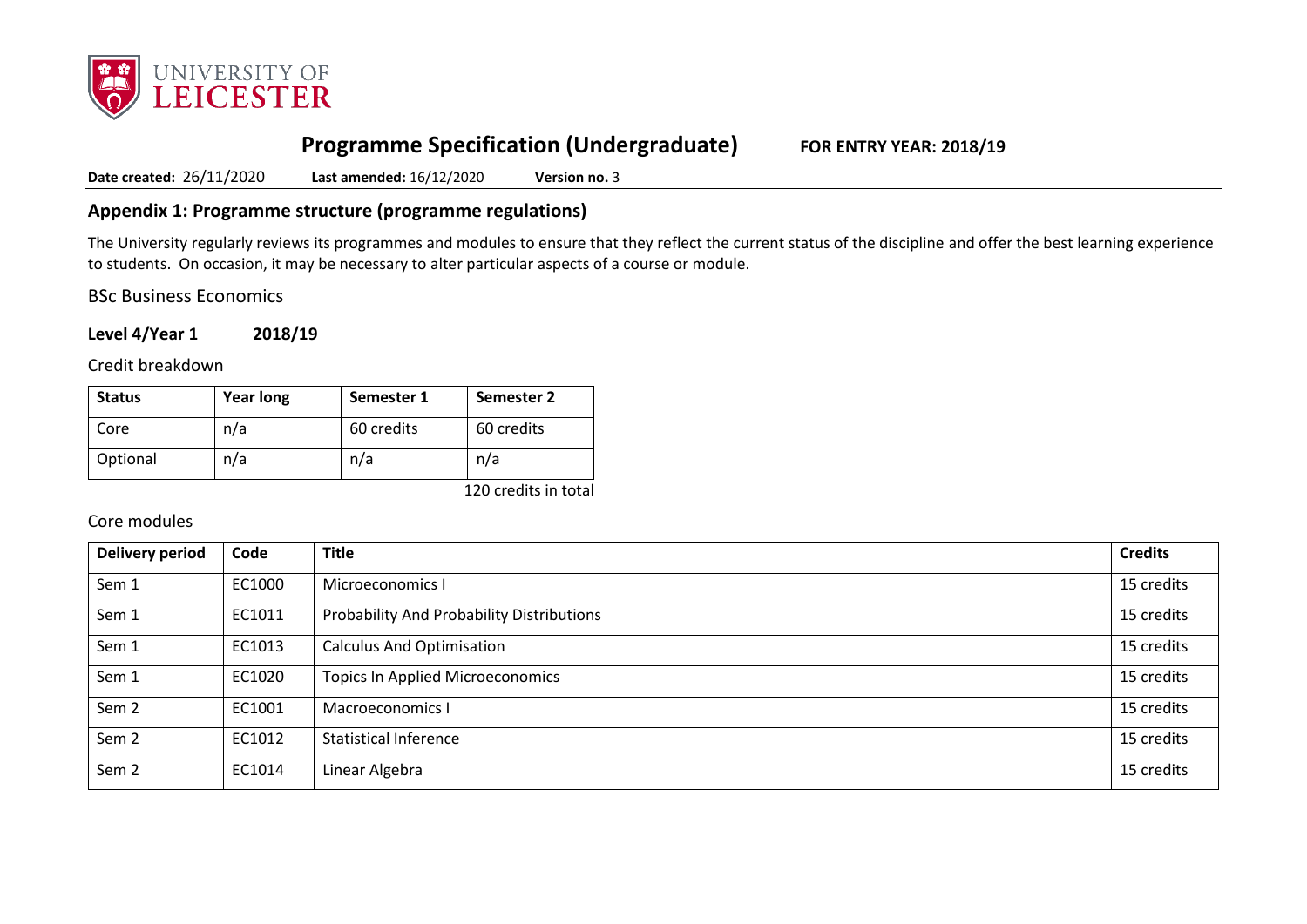| Delivery period  | Code   | <b>Title</b>                     | <b>Credits</b> |
|------------------|--------|----------------------------------|----------------|
| Sem <sub>2</sub> | EC1021 | Topics In Applied Macroeconomics | 15 credits     |

## **Notes**

n/a

# **Level 5/Year 2 2019/20**

Credit breakdown

| <b>Status</b> | <b>Year long</b> | Semester 1 | Semester 2 |
|---------------|------------------|------------|------------|
| Core          | 60 credits       | 30 credits | 30 credits |
| Optional      | n/a              | n/a        | n/a        |

120 credits in total

# Core modules

| Delivery period  | Code   | <b>Title</b>                | <b>Credits</b> |
|------------------|--------|-----------------------------|----------------|
| Year long        | EC2012 | Intermediate Microeconomics | 30 credits     |
| Year long        | EC2013 | Intermediate Macroeconomics | 30 credits     |
| Sem 1            | EC2020 | Econometrics I              | 15 credits     |
| Sem 1            | EC2043 | <b>Game Theory</b>          | 15 credits     |
| Sem 2            | EC2019 | Econometrics II             | 15 credits     |
| Sem <sub>2</sub> | EC2022 | Principles Of Finance       | 15 credits     |

## **Notes**

n/a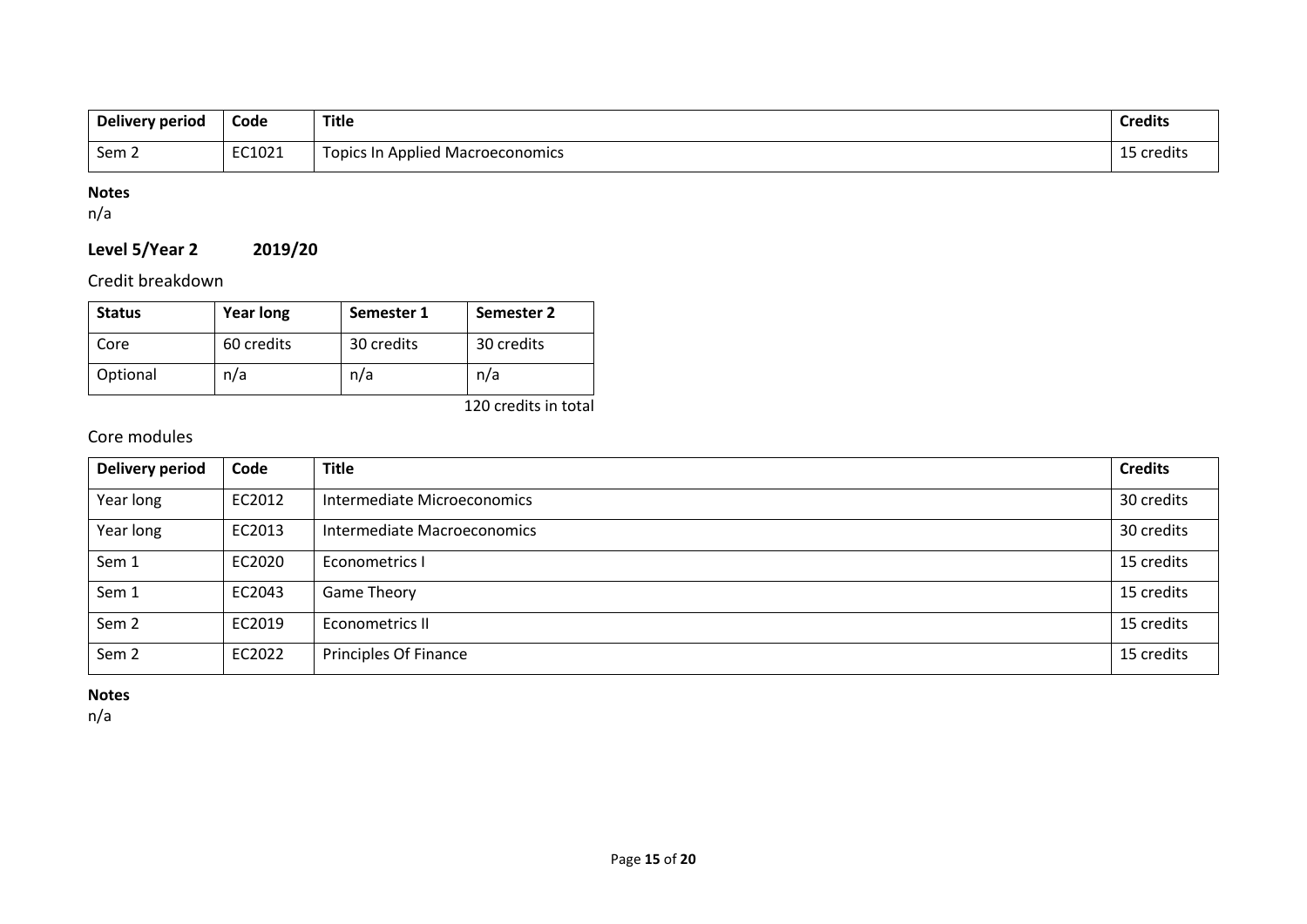# **Level 6/Year Final 2021/22**

### Credit breakdown

| <b>Status</b> | <b>Year long</b> | Semester 1 | Semester 2 |
|---------------|------------------|------------|------------|
| Core          | n/a              | 30 credits | 30 credits |
| Optional      | n/a              | 30 credits | 30 credits |

120 credits in total

# Core modules

| Delivery period  | Code   | <b>Title</b>                        | <b>Credits</b> |
|------------------|--------|-------------------------------------|----------------|
| Sem 1            | EC3023 | Industrial Economics                | 15 credits     |
| Sem 1            | EC3062 | Econometrics III                    | 15 credits     |
| Sem 2            | EC3064 | <b>Applied Econometrics Project</b> | 15 credits     |
| Sem <sub>2</sub> | EC3076 | Accounting                          | 15 credits     |

## **Notes**

N/A

# Option modules

| <b>Delivery period</b> | Code   | <b>Title</b>                   | <b>Credits</b> |
|------------------------|--------|--------------------------------|----------------|
| Semester 1             | EC3000 | <b>Advanced Microeconomics</b> | 15 credits     |
| Semester 1             | EC3057 | <b>Management Science</b>      | 15 credits     |
| Semester 1             | EC3061 | <b>Development Economics</b>   | 15 credits     |
| Semester 1             | EC3070 | <b>Financial Derivatives</b>   | 15 credits     |
| Semester 1             | EC3071 | <b>Managerial Economics</b>    | 15 credits     |
| Semester 2             | EC3001 | <b>Advanced Macroeconomics</b> | 15 credits     |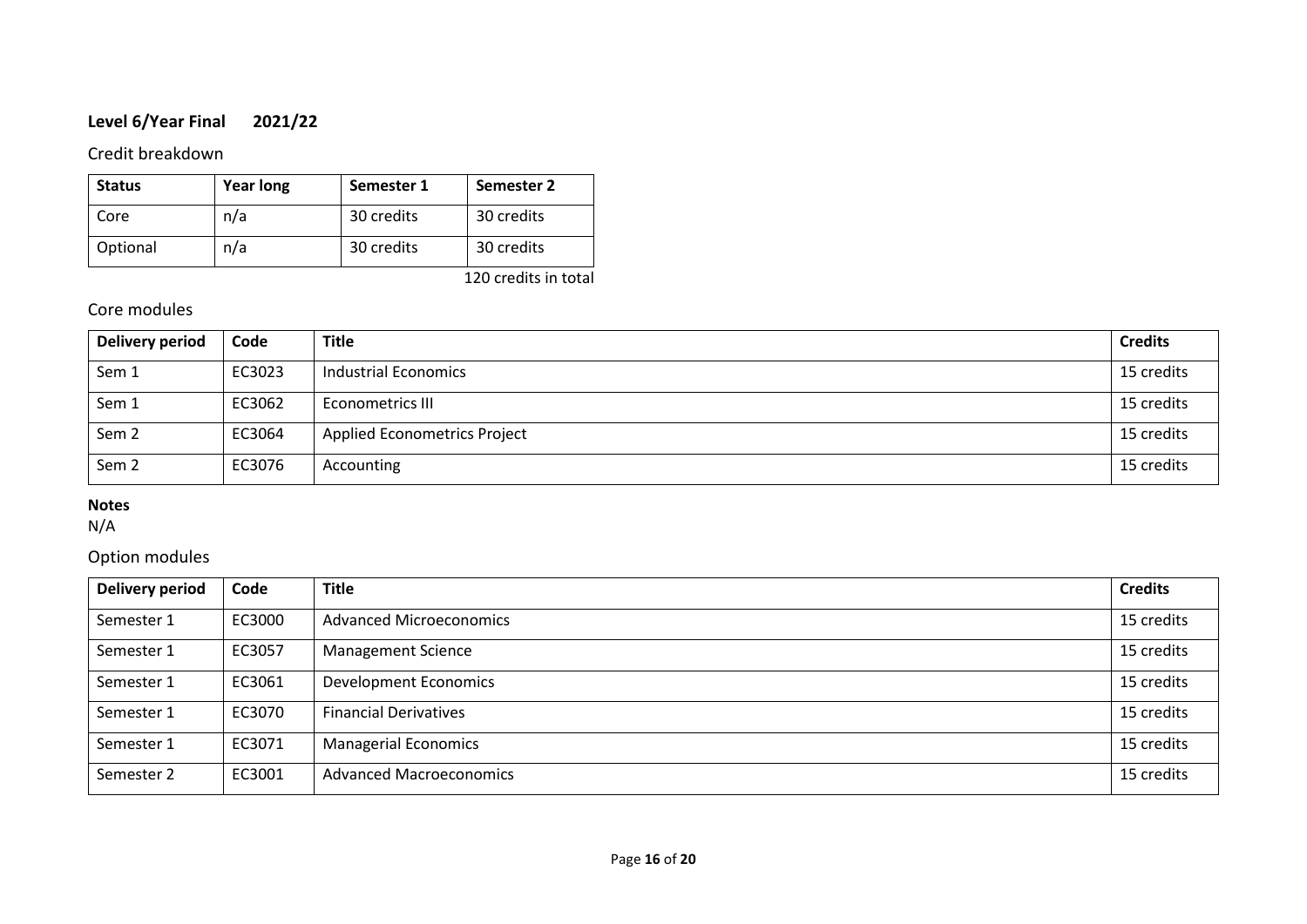| Delivery period | Code   | Title                                  | <b>Credits</b> |
|-----------------|--------|----------------------------------------|----------------|
| Semester 2      | EC3058 | Corporate Finance                      | 15 credits     |
| Semester 2      | EC3080 | <b>Public Economics</b>                | 15 credits     |
| Semester 2      | EC3085 | <b>Principles of Business Taxation</b> | 15 credits     |

#### **Notes**

For Semester 1, choose 2 modules

#### For Semester 2, choose 2 modules

This is an indicative list of option modules and not definitive of what will be available. Option module choice is also subject to availability, timetabling, student number restrictions and, where appropriate, students having taken appropriate pre-requisite modules.

#### **BSc Business Economics with a Year Abroad**

Students may only enter this course by meeting the criteria outlined above in section 10.

#### FIRST AND SECOND YEAR MODULES

As for first and second year of BSc Business Economics.

#### THIRD YEAR MODULES

- 1) Students will spend one academic year studying at one of our overseas partner Institutions between the second and final years of their degree programme.
- 2) During their placement students are expected to undertake modules worth the equivalent of 120 credits at the University of Leicester. For European Institutions this is normally equal to at least 40 ECTS credits, and for Universities elsewhere in the world this is normally equivalent to eight academic modules.
- 3) Modules selected during the year abroad must be approved by the School of Business and must be in subject areas relevant to a students' degree programme. The selected modules cannot be identical to those that have already been studied, or will be studied upon returning to Leicester for the final year.
- 4) Students who do not satisfactorily complete their year studying abroad will be transferred to the non-Year Abroad degree path for their final year.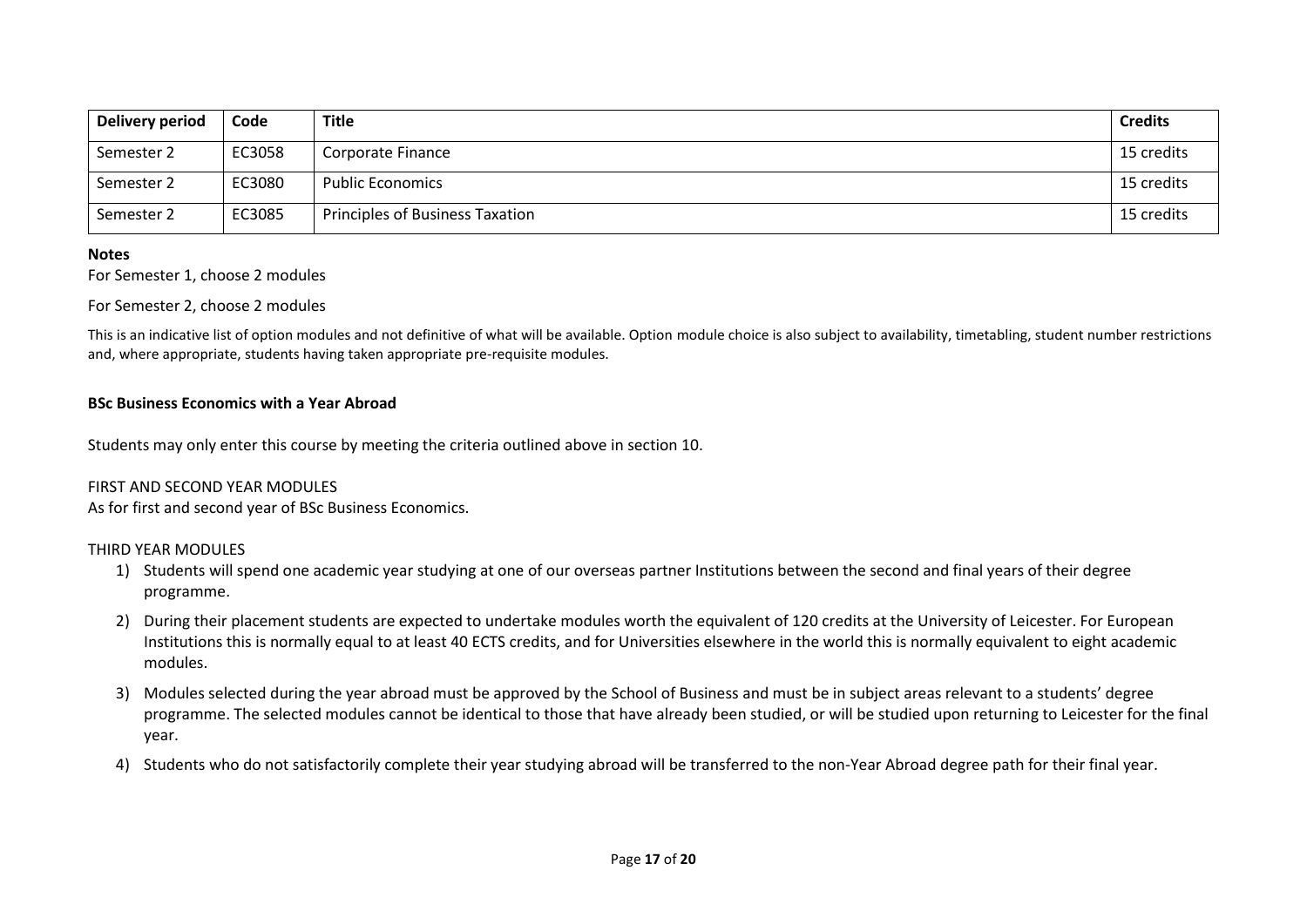5) Students will have up until the end of the second week of the first term of their third year to transfer to the non-Year Abroad degree voluntarily. After this point students who are not able to complete their year abroad will re-join the non-Year Abroad degree in the following year.

#### FOURTH YEAR MODULES

As for the third year of BSc Business Economics.

#### **BSc Business Economics with a Year in Industry**

Students may only enter this course by meeting the criteria outlined above in section 10.

#### FIRST AND SECOND YEAR MODULES

As for first and second year of BSc Business Economics.

#### THIRD YEAR MODULES

- 1) Students will work within a sponsoring company for a minimum of 9 months between 1 July of the second year of their course and the start of the following academic year.
- 2) During their placement students will undertake a programme of training and practical experience which will be agreed by the sponsoring company and the University.
- 3) During the placement students' progress will be monitored through a variety of activities including the maintenance of a regular log. Students will complete a report and will be expected to make a presentation towards the end of their placement. The report and presentation are requirements for the awarding of the degree but are not part of the formal assessment for the degree.
- 4) Students who do not satisfactorily complete their industrial placement year will be transferred to the non-Industry degree path.
- 5) Students will have up until the end of the second week of the first term to transfer to the non-Industry degree voluntarily. After this point students who are not able to complete their year in industry will re-join the non-Industry degree in the following year.

#### FOURTH YEAR MODULES

As for the third year of BSc Business Economics.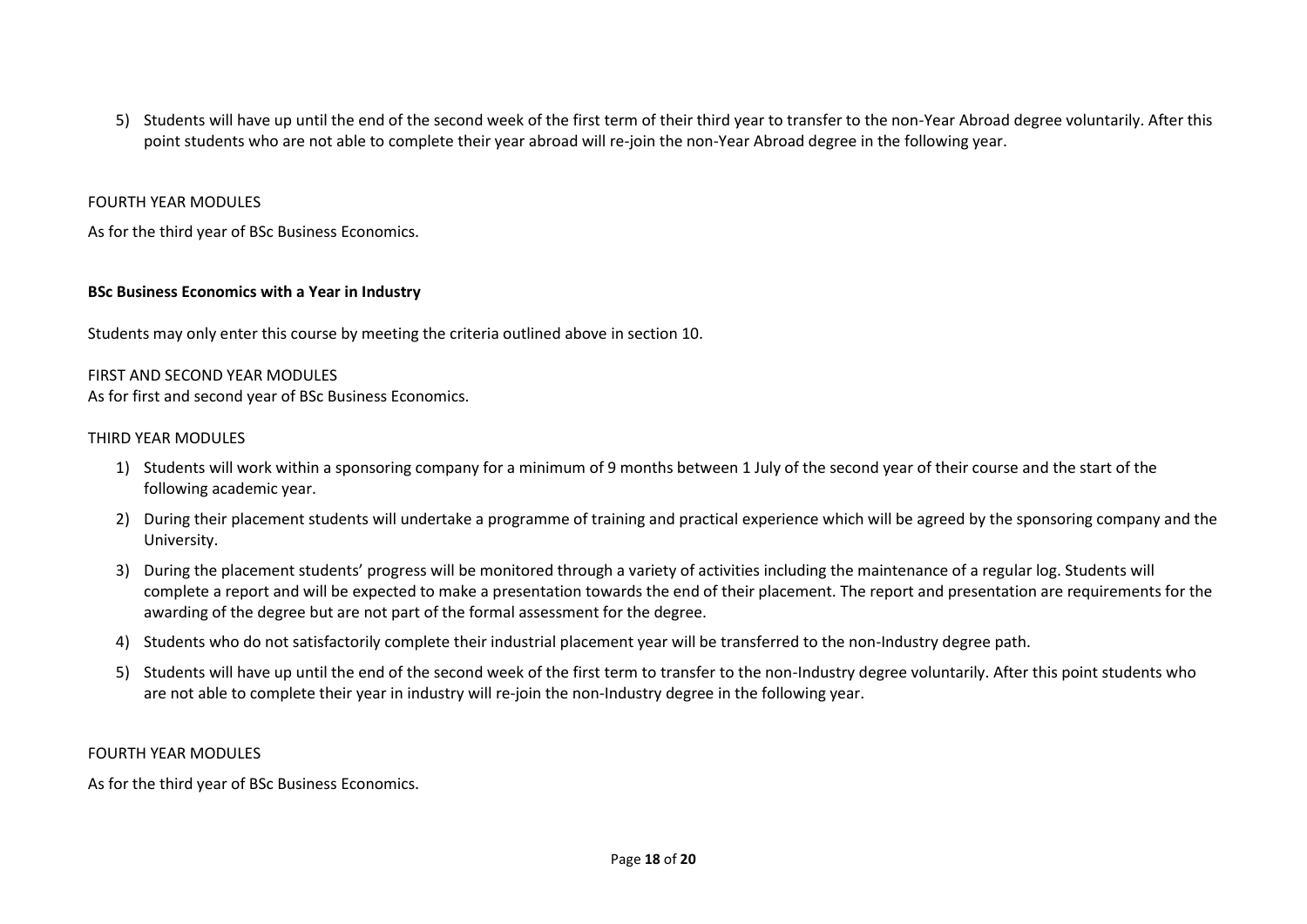# **Appendix 2: Module specifications**

See undergraduat[e module specification database](http://www.le.ac.uk/sas/courses/documentation) (Note - modules are organized by year of delivery).